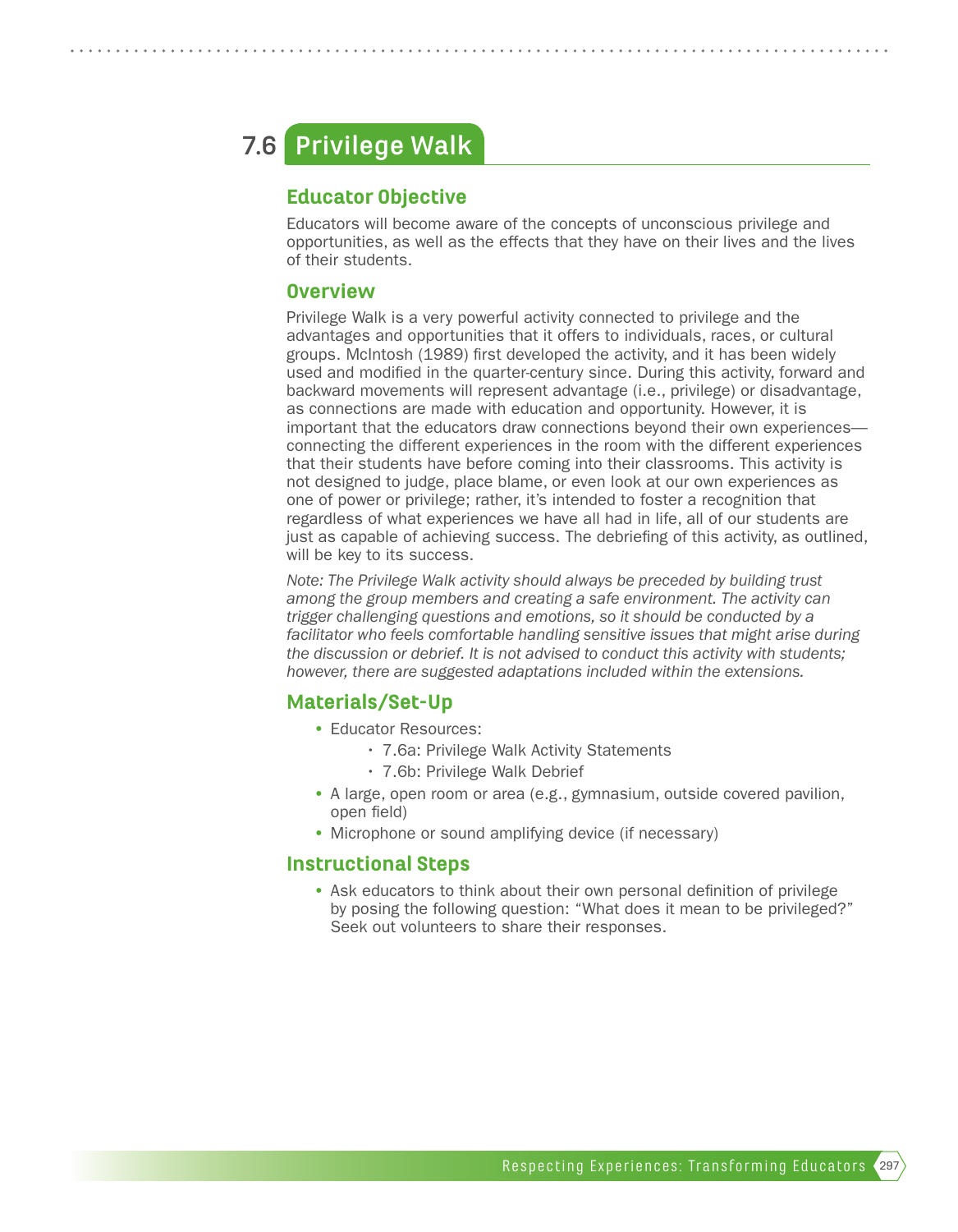- Before heading to the activity area:
	- Remind educators that they will step out of their comfort zones to get a visual perspective of the background and experiences of each other (and their students), and that regardless of their own experiences, their job as educators is to bring all of their students to a place of success.
	- Ask group members to pair up with a "debrief buddy." On the way to the Privilege Walk area, the debrief buddies should discuss their favorite childhood game(s). This builds rapport between the buddies, as they will be the first ones to speak with each other after the Privilege Walk. It also supports the notion of commonalities and differences being present between individuals from diverse backgrounds. The buddies do not need to stand next to each other during the activity, as they will strictly be sharing partners for the debrief portion.
- At the activity area:
	- Ask educators to stand shoulder-to-shoulder in a straight line, in the middle of the gymasium, field, etc. without speaking.
	- Instruct educators to listen carefully to each sentence being read aloud and take the step required if the sentence applies to them.
		- You can also let the educators know that if they do not wish to share information on a given item, they can stay where they are, but encourage them to push outside of their comfort zone, if possible.
	- Read the Privilege Walk Activity Statements aloud, pausing after each sentence to allow educators the time to take steps as directed.
- Before returning to the training room, utilize the Privilege Walk Debrief resource to conduct Debrief, Part 1 of the essential debrief.
- Continue Debrief, Part 2: "Reverse the Walk" when educators have returned to the training room.
- Bring closure to the Privilege Walk, reminding educators of the following points:
	- "While you responded personally to the Privilege Walk statements that may have taken you back to a time when things were hard for you, you made it!"
	- "Most of your responses to the questions were out of your control. Where you were born, the environment into which you were born, and what others believed about you are beyond your ability to directly change. However, as educators, we have a unique ability to influence what types of expectations we set for our students, what we allow or don't allow to be said and done in our classroom, and whether students can come into our classes knowing they are safe, appreciated, and cared for."
	- "We, as educators, have to meet students where they are and show them the way to move forward. It's about our students."
- Share other types of "walks" in which educators could engage (e.g., "College Walk").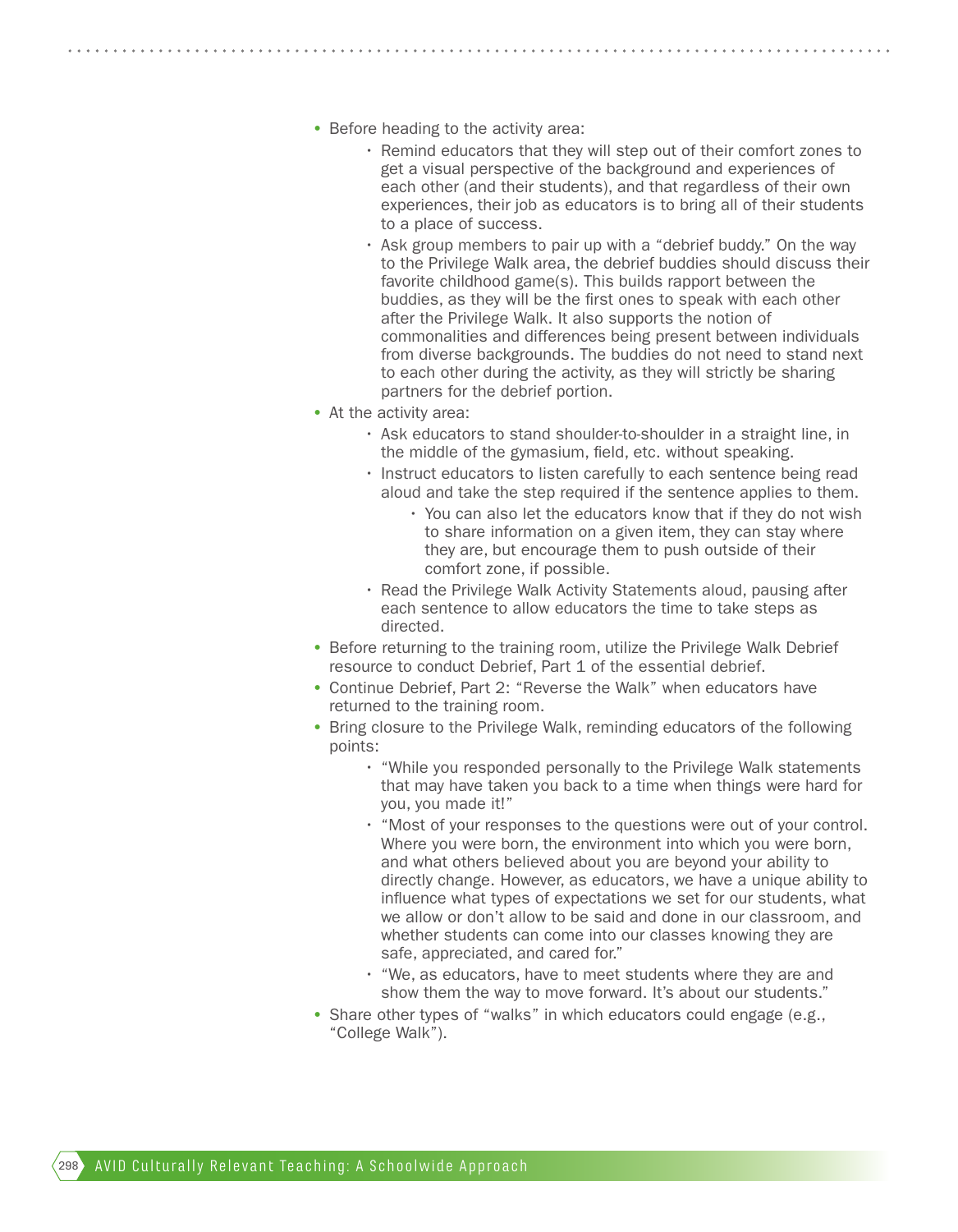#### Extension

- To modify the activity for educators, prior to or after the Privilege Walk, show "The Miniature Earth" video (https://www.youtube.com/ watch?v=i4639vev1Rw), which reveals an eye-opening set of statistics about the concept of privilege as it relates to people across the Earth.
- To modify the activity for use with students:
	- Intentionally create or use questions that you know will help your students understand they are not the only ones dealing with specific circumstances or sharing these experiences. It would be a way to create a visual "connection," so they know that they are not alone.
	- Consider using a different example of privilege that could be shared with your students, such as, "This Teacher Taught His Class A Powerful Lesson About Privilege" (http://www.buzzfeed. com/nathanwpyle/this-teacher-taught-his-class-a-powerful-lessonabout-privil#.rr24nk4L6L).
	- For lower grade levels, make statements about common interests, home life, and school. For example, "Do you have any pets? Do you walk to school? Do you have any siblings? Is art your favorite subject? Do you live with your grandparents?"
	- With secondary and higher education students, review the Privilege Walk Activity Statements and discern which questions may be appropriate for your specific class.

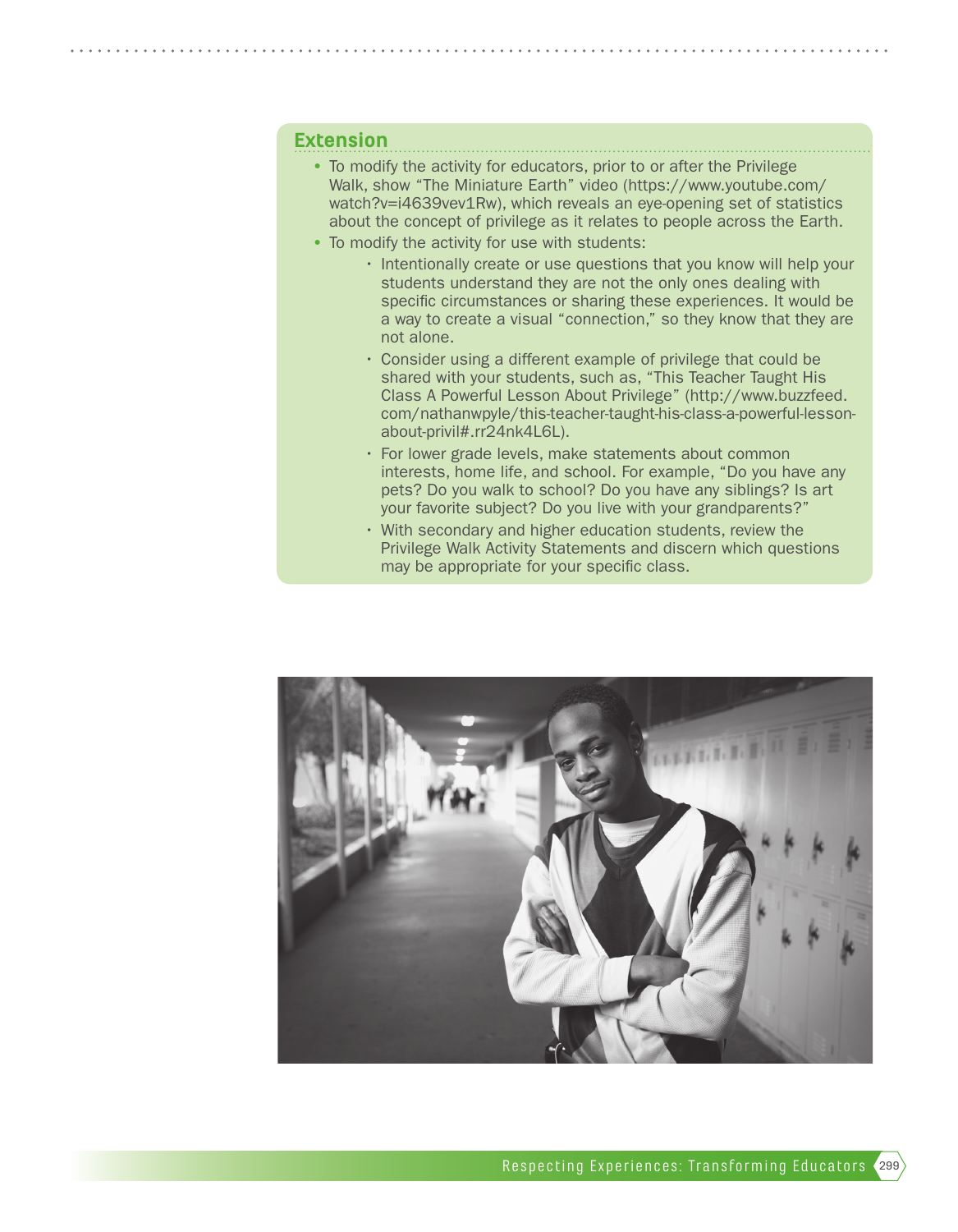#### Educator Resource 7.6a (1 of 2)

## **Privilege Walk Activity Statements**

- **1.** If your primary ethnic identity is American, take one step forward.
- 2. If you were ever called names because of your race, class, ethnicity, gender, or sexual orientation, take one step back.
- **3.** If you were ever ashamed or embarrassed of your clothes, house, car, etc., take one step back.
- **4.** If your ancestors came to the United States not by choice, take one step back.
- **5.** If you were raised in an area where there was prostitution, drug activity, etc., take one step back.
- 6. If you ever tried to change your appearance, mannerisms, or behavior to avoid being judged or ridiculed, take one step back.
- **7.** If you studied the culture of your ancestors in elementary school, take one step forward.
- 8. If your primary language was not English when you went to school, take one step back.
- **9.** If you were encouraged in your home to read during your childhood, take one step forward.
- 10. If you ever had to skip a meal or were hungry because there was not enough money to buy food when you were growing up, take one step back.
- **11.** If you were taken to social activities—including art galleries, operas, or plays—by your parents, take one step forward.
- **12.** If one of your parents was unemployed or laid off, not by choice, take one step back.
- 13. If you attended private school or summer camp, take one step forward.
- **14.** If your family ever had to move because they could not afford the rent, take one step back.
- **15.** If you were told that you were beautiful, smart, and capable by your parents, take one step forward.
- **16.** If you were ever discouraged from academics or jobs because of race, class, ethnicity, gender, or sexual orientation, take one step back.
- **17.** If you were raised in a single-parent household, take one step back.
- **18.** If your family owned the house where you grew up, take one step forward.
- **19.** If you saw members of your race, ethnic group, gender, or sexual orientation portrayed on television in degrading roles, take one step back.
- 20. If you were ever offered a job because of your association with a friend or family member, take one step forward.
- **21.** If you were ever denied an academic or work experience because of your race, ethnicity, gender, or sexual orientation, take one step back.
- 22. If you were paid less or treated unfairly because of race, ethnicity, gender, or sexual orientation, take one step back.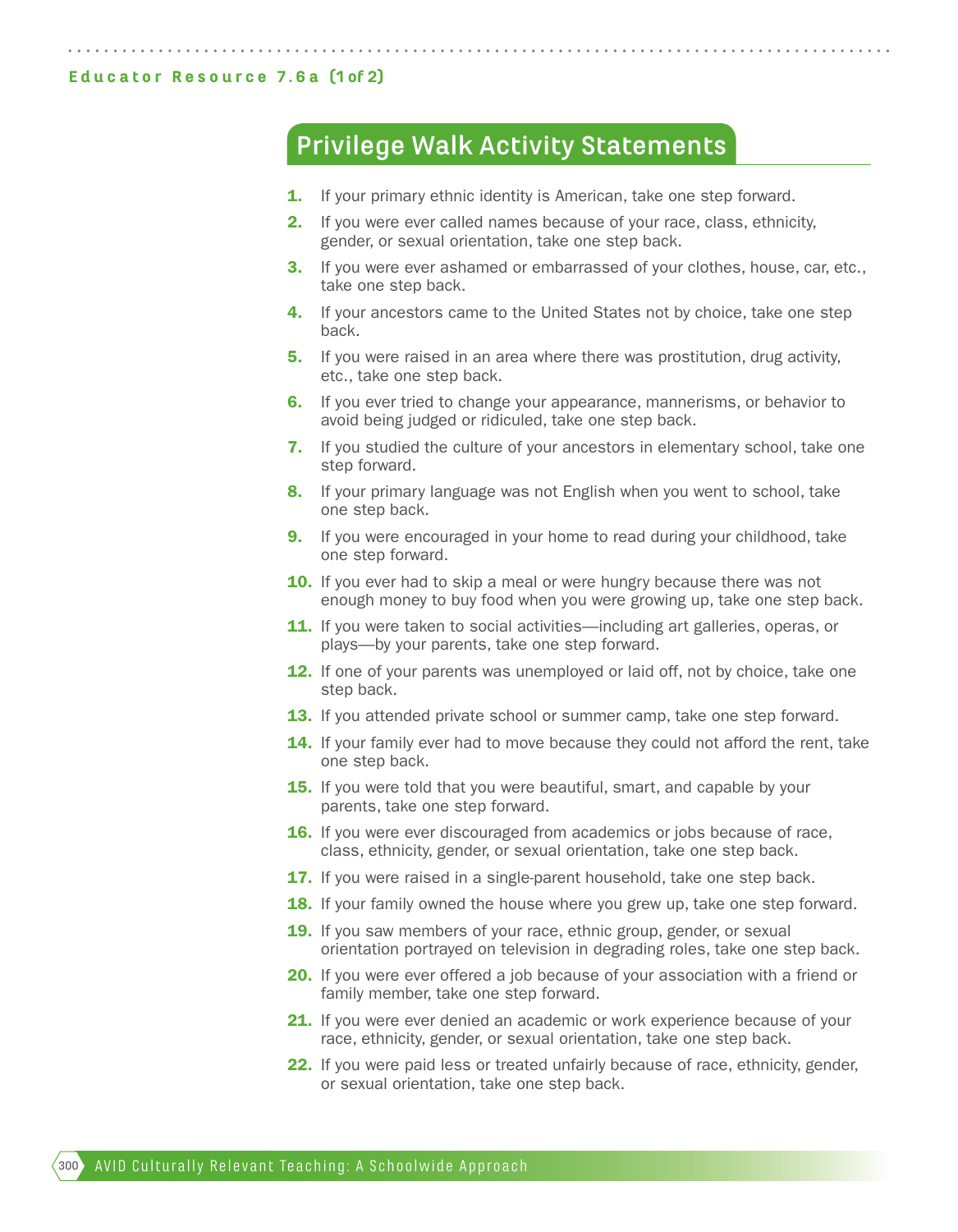- 23. If you were ever accused of cheating or lying and believe it was due to your race, ethnicity, gender, or sexual orientation, take one step back.
- 24. If you ever inherited money or property, take one step forward.
- **25.** If you had to rely primarily on the school bus for transportation, take one step back.
- **26.** If you had to rely primarily on a teacher, coach, or friend's family member for a ride home after extracurricular activities, take one step back.
- 27. If you were ever stopped or questioned by the police and believe it was due to your race, ethnicity, gender, or sexual orientation, take one step back.
- 28. If you were ever afraid of violence because of your race, ethnicity, gender, or sexual orientation, take one step back.
- 29. If you were generally able to avoid places that were dangerous, take one step forward.
- **30.** If you were ever uncomfortable about a joke related to your race, ethnicity, gender, or sexual orientation but felt unsafe to confront the situation, take one step back.
- **31.** If you were ever the victim of violence related to your race, ethnicity, gender, or sexual orientation, take one step back.
- **32.** If your parents grew up outside of the United States, take one step back.
- **33.** If your parents grew up in a two-parent household, take one step forward.
- **34.** If your parents told you that you could be anything you wanted to be, take one step forward.
- **35.** If it was assumed from a young age that you would go to college, take one step forward.
- **36.** If you have been followed in a store and believe it was because of your race, ethnicity, gender, or sexual orientation, take one step back.
- 37. If no one in your immediate family has ever been addicted to drugs or alcohol, take one step forward.
- **38.** If you went on regular family vacations, take one step forward.
- **39.** If you don't have to cope with frequent catcalls because of your gender, take one step forward.
- **40.** If you were expected to graduate from a four-year college/university, take one step forward.
- **41.** If at least one of your parents had college experience, take one step forward. If both of your parents had college experience, take two steps forward.
- **42.** If at least one of your parents graduated from a four-year university, take one step forward. If both of your parents graduated from a four-year university, take two steps forward.
- **43.** If there was someone with a master's degree in your home growing up, take one step forward.
- 44. If there was someone with a doctorate degree in your home growing up, take one step forward.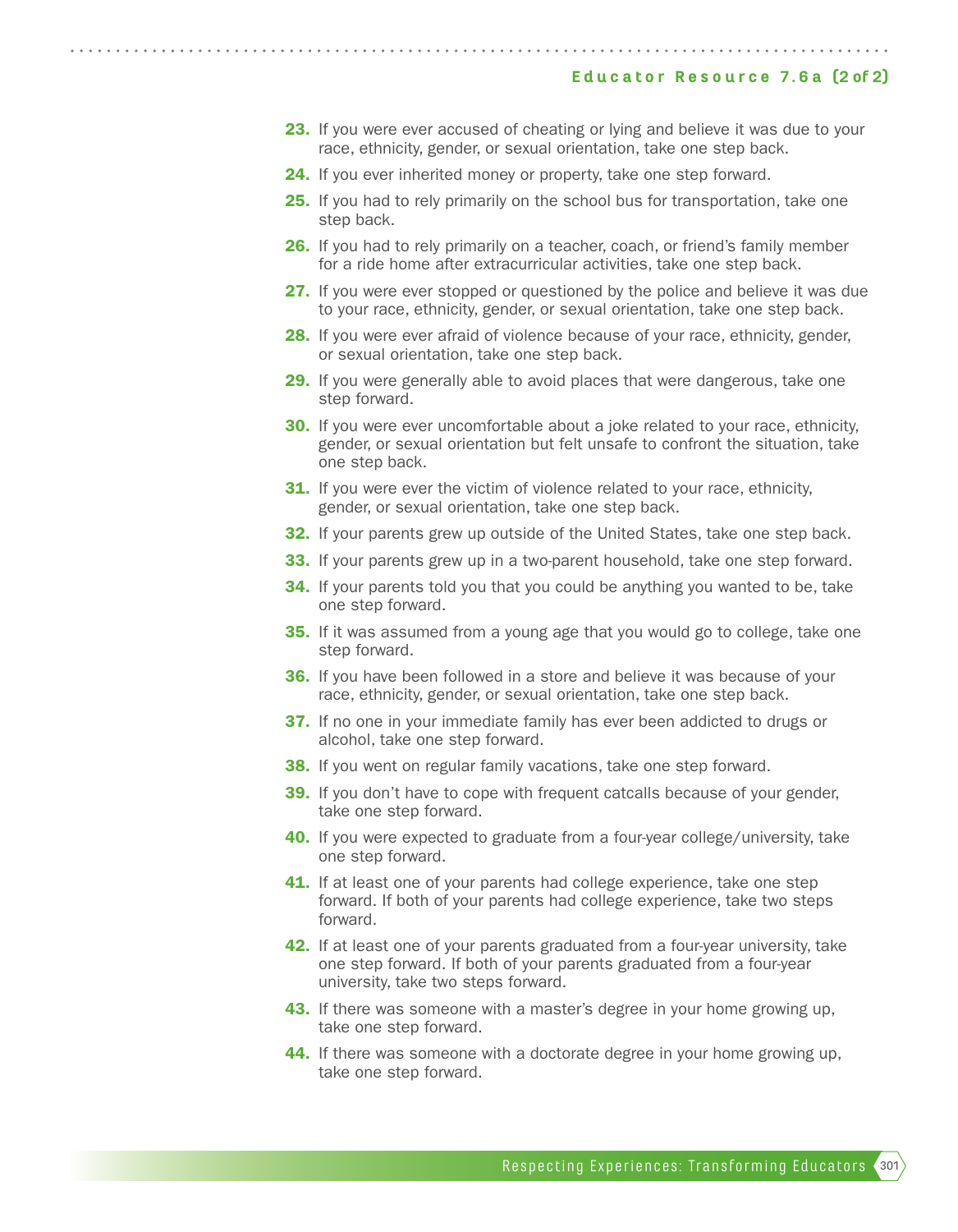### **Privilege Walk Debrief**

Once you have read through the last statement of the Privilege Walk and educators are standing in their final positions, guide them through the following debrief activity.

#### Debrief, Part 1

Say the following aloud:

- "Close your eyes and think about all of your experiences that have formed you into the well-educated person who you are today. Think about the educators and adults in your life that helped form you into the person who you are today."
- "Open your eyes and look around the room to see the role that a variety of experiences played in ultimately forming us all into well-educated adults."
- "Try to imagine what attributes the educators and adults had that surrounded and supported the others in the room to get them to where they are today."
- "When we start the school year, this is what our classrooms look like. Students come to us from all different experiences and backgrounds, but our mission needs to be to close the achievement and opportunity gap by preparing all students, no matter their experiences and backgrounds, for college readiness and success in a global society."
- "We know that all of the experiences read in the Privilege Walk will affect our students' chances of succeeding in education. For example, low-income students are statistically less likely to go to college, and in contrast, students whose parents have advanced degrees are more likely to go to college."
- "Imagine that you all are a group of our students coming into our school for the first time. If I had \$10,000, stood in the front, and said, 'Whoever gets to me first gets the money,' what would happen?"
- "Someone in the front would get it. The ones in the middle might try, but they would have to really hustle and maneuver. And the people in the back, they won't even try. Why? Because they believe that they do not have a chance. There are too many obstacles, and they think, 'Why even try? There is no point.'"
- "Think again of our students in the classroom. The teacher has the knowledge, stands in front, and offers it to anyone who can come and get it, and then wonders why the kids in the back never try…never move."
- "The teacher has to meet the students where they are and bring them forward. [As you read the preceding sentence, walk toward the back of the room and bring an educator back toward the front.] The teacher has to build a relationship with the students, so they trust the teacher, and the teacher has to show them the way to overcome their obstacles. The teacher has to show the way because our students don't see it. We have to show them!"